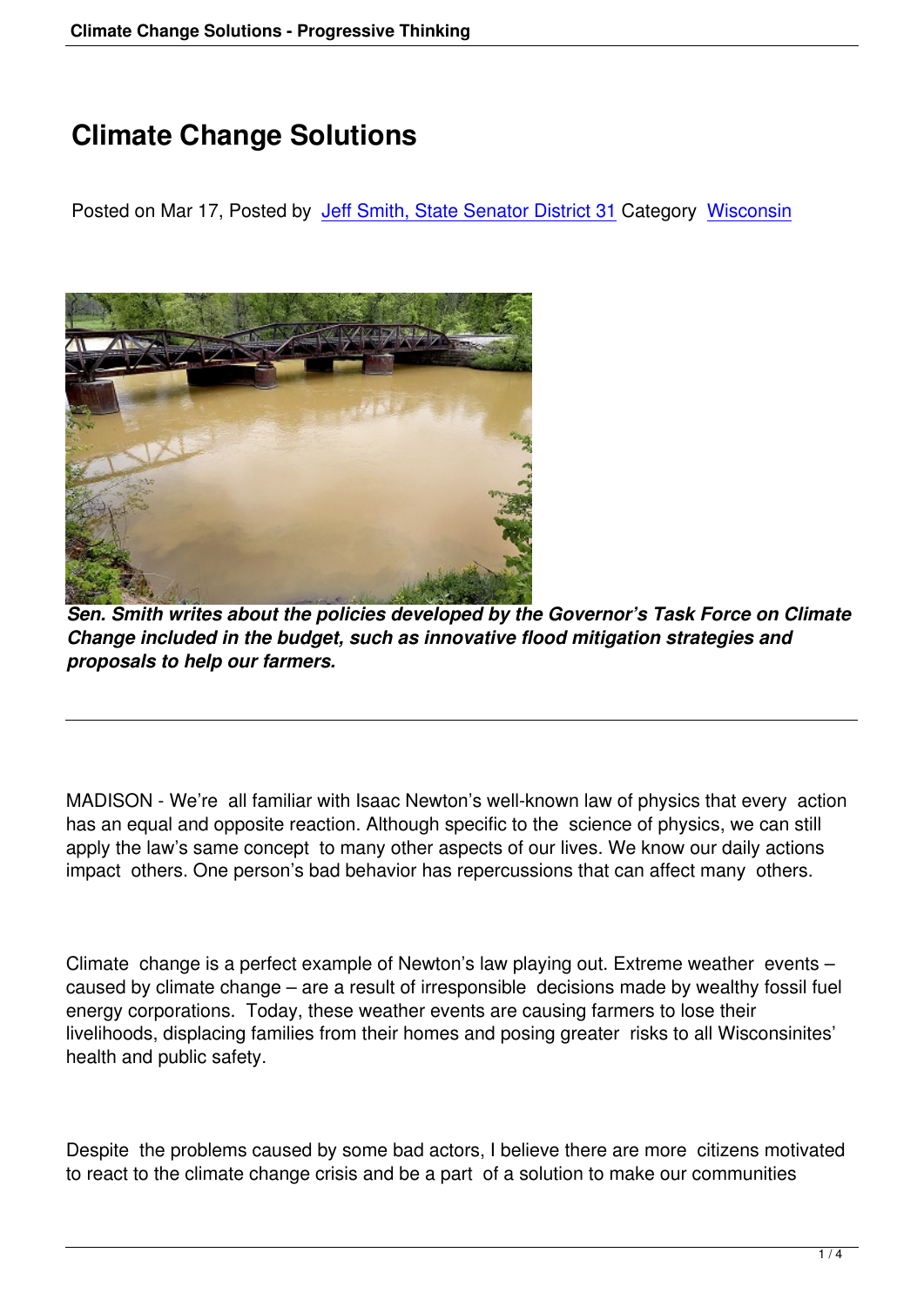cleaner and safer. Following the logic of Newton's law, we know the environmental sustainability efforts we take today will have far-reaching benefits for generations to come.

As a member of the Governor's Climate Change Task Force, I'm proud to see the initiatives developed by the Task Force and included in Governor Tony Evers' budget to respond to the climate crisis. We must act immediately and make the bold investments necessary to build more resilient communities. It's our responsibility to ensure our state is livable for our children and grandchildren.

Governor Tony Evers established the Climate Change Task Force because he understands the importance of taking action on the climate crisis. Like so many other Wisconsinites, he knows that ignoring the problem will only make matters worse.

The Climate Change Task Force released the Task Force Report in December 2020. Task Force members developed the report after months of public hearings with a diverse group of stakeholders. The report includes fifty-five climate action solutions across nine different sectors, including agriculture, transportation, energy and education.

Governor Evers doubled down on his commitment to address the climate crisis by including thirty-five solutions from the Task Force report in his 2021-23 budget. His budget makes critical investments to mitigate the effects of climate change while also strengthening our rural communities.



The Governor includes numerous policies in his budget aimed at preventing more extreme floods, which have become a growing problem here in western Wisconsin. He proposed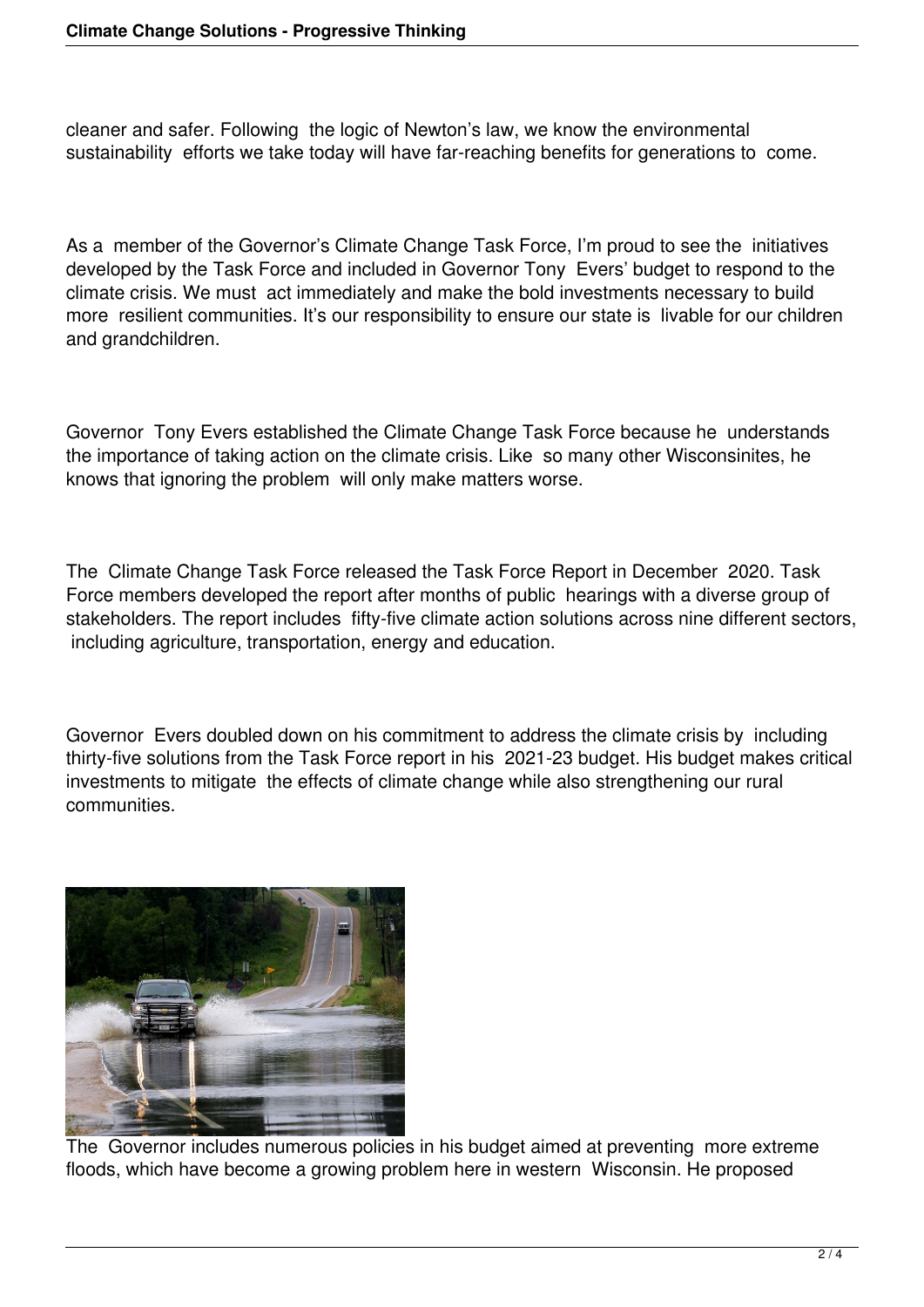creating a flood resilience plan, which would help restore historical wetlands in flood zones and regulate development on existing wetlands. Governor Evers' budget invests more than \$30 million to help build more resilient roads and infrastructure to prevent flooding disasters. The budget also includes an innovative first-of-its-kind program to help Wisconsinites purchase flood insurance.



Floods and other natural disasters caused by climate change have made it a lot harder for farmers to run their businesses. The Governor's budget will help protect farmers from extreme weather events and give farmers tools to be a part of the solution. The budget establishes several grant programs to make it easier for farmers to transition to more environmentally sustainable agricultural practices. The Value-Added Agricultural Grant Program, specifically, provides education and technical assistance to produce value-added agricultural products, such as organic farming and best grazing practices.

The Task Force Report includes policies grounded in climate justice and equity. Climate change disproportionately impacts low-income families and communities of color. Governor Evers' budget creates the Office of Environmental Justice to help design climate policies that reduce emissions and pollutants that typically target these marginalized groups. The budget also establishes a technical assistance grant program to assist municipalities and tribal nations in developing a plan to be carbon-free by 2050.

Despite the irresponsible mistakes of some bad actors, we have opportunities right here in Governor Evers' budget to begin responding to the climate crisis. Our children, grandchildren and great-grandchildren are depending on us to act ambitiously today. The steps we take now will ensure they have a safer and healthier world to live in.

\*\*\*\*

*This is the second column in a two-part series about the climate change impact in Wisconsin.*